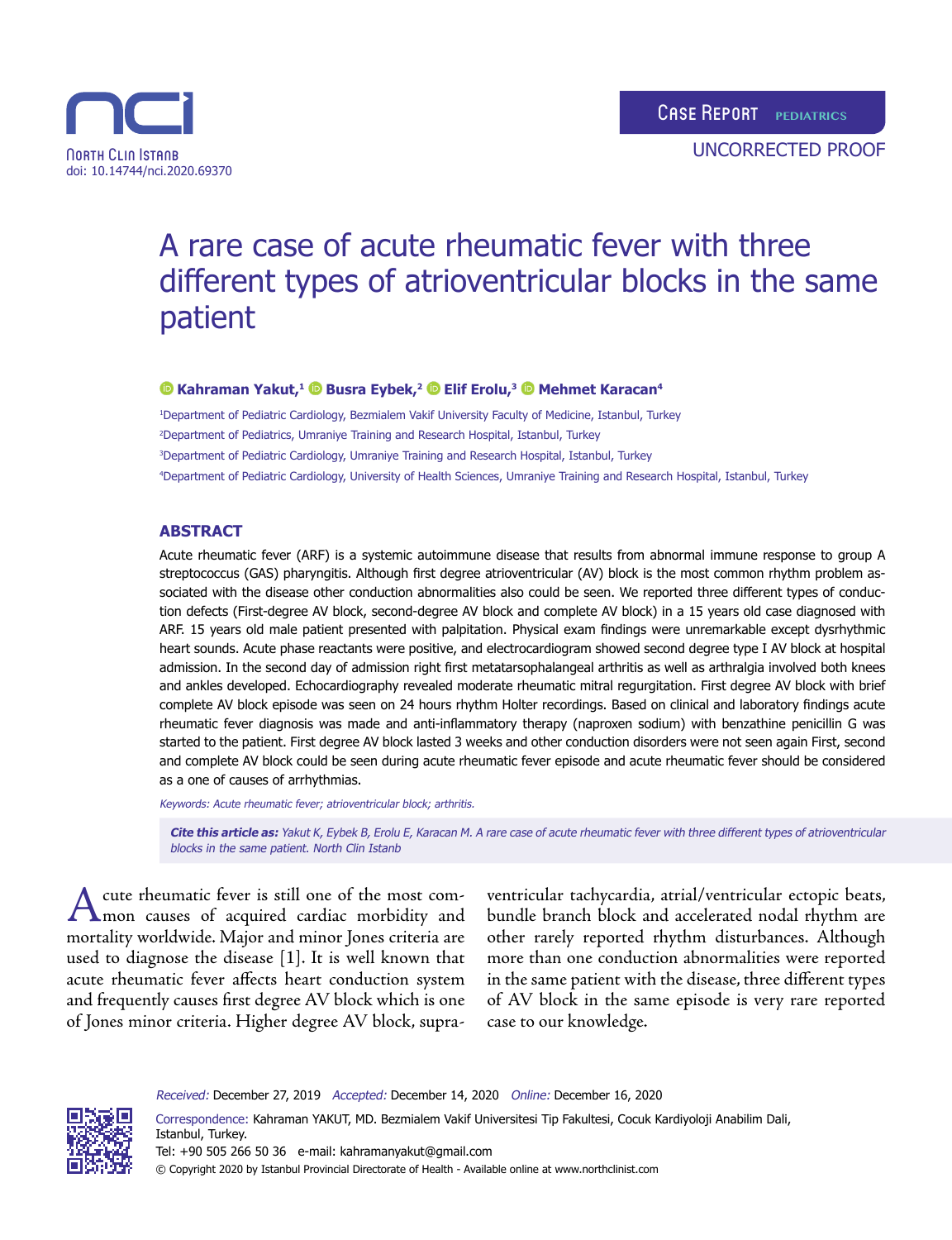

FIGURE 1. Basal ECG consistent with second-degree atrioventricular block type I.

# **CASE REPORT**

Palpitation was the chief complaint of 15 years old male patient who visited emergency department. Two weeks ago, antibiotic was prescribed to him as he had sore throat and fever, but he was not compliant with the treatment. Physical examination findings were normal except dysrhythmia during emergency examination. Electrocardiogram showed 74 beat PER minute ventricular rate with second degree type I AV block (Fig. 1). In medical history, tonsillectomy was performed to the patient at 6 years old because of frequent tonsillopharyngitis, and patient's mother had rheumatic heart disease. In the laboratory studies, C-reactive protein (CRP) was 13 mg/dl (Normal range: <5 mg/dl), anti-streptolysine O (ASO) was 599 IU/ml (Normal range: <250IU/ml) and erythrocyte sedimentation rate (ESR) was 77 mm/hour. Echocardiography revealed moderate rheumatic mitral valve regurgitation. Cardiothoracic ratio was %47 on the chest X-ray. Arthralgia on both knees and ankles as well as right first metatarsophalangeal arthritis developed on the third day of admission. Fulfilled two major, one minor criteria in the presence of supporting evidence of GAS infection, the case was diagnosed with acute rheumatic fever. Anti-inflammatory therapy with naproxen sodium (20 mg/kg/day, BID) and antibiotic therapy with benzathine penicillin G were started. Brief episode of complete AV block was seen on 24 hours rhythm holter (Fig. 2) and the rest of the record demonstrated marked first-degree AV block (Fig. 3, PR interval: 320 msn). Prompt resolution of joints manifestations was observed in the second day of anti-inflammatory therapy. The PR interval was prolonged during the acute phase of the disease,



FIGURE 2. Complete AV block was revealed in 24-hour rhythm Holter recordings.



FIGURE 3. First degree AV block pattern in was revealed in 24-hour rhythm Holter recordings.

but PR interval shortened (135 msec) after normalization of acute phase reactants.

One week after discontinuation of anti-inflammatory treatment, PR interval prolonged to 220 msec again meanwhile acute phase reactants were elevated. These findings were explained with ARF relapse. Anti-inflammatory therapy was resumed and administered for 3 weeks. PR interval returned to normal once acute phase reactants were normal. This case has received penicillin prophylaxis since he was diagnosed with ARF and his outpatient visits has been made regularly for 6 months. During follow-up, dysrhythmias was not seen again neither on ECG nor on 24-hour rhythm Holter recordings. Informed consent was obtained from patient and family for this study.

## **DISCUSSION**

Acute rheumatic fever remains the most common cause of acquired heart disease in some countries in the world. The most common conduction abnormality associated with the disease is first degree AV block which is also one of minor criteria [2–4]. The incidence of first-degree AV block during acute rheumatic fever episode has been reported between 34.2% and 72.3% [5, 6]. In addition to first-degree AV block, advanced degree AV blocks, junctional rhythm, premature atrial contractions, ventricular extrasystoles and ventricular/supraventricular tachycardias were observed in acute rheumatic fever patients [2–